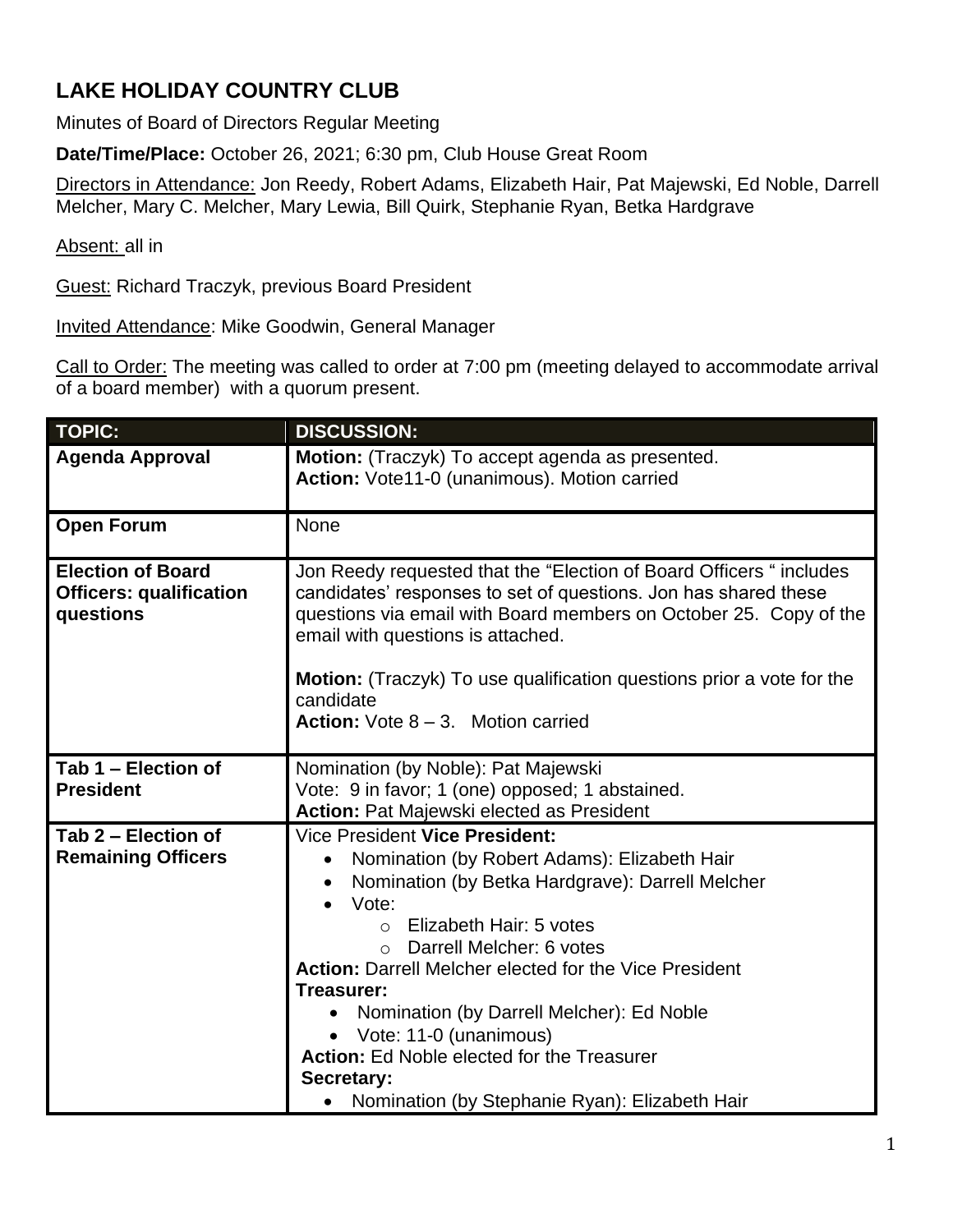| Tab 3 – Adoption of<br><b>Goldberg's Rules of</b><br>Order<br>Tab 4 - Establish Dates<br>and Time for Regular<br><b>Board Meetings</b> | Summary discussion of Goldberg's rules or Order.<br>Motion: (Stephanie Ryan): to adopt Goldberg's Rules of Order.<br>Action: Vote 11-0 (unanimous). Motion carried.<br>Discussion regarding retaining the monthly meeting date of the fourth<br>Tuesday and meeting time of 6:30, with flexibility to reschedule<br>provided proper notice is given.<br>Motion: (Elizabeth Hair): to retain date of fourth Tuesday of each<br>month and time of 6:30 unless otherwise noted.<br>Action: Vote 11-0 (unanimous). Motion carried.                                               |
|----------------------------------------------------------------------------------------------------------------------------------------|------------------------------------------------------------------------------------------------------------------------------------------------------------------------------------------------------------------------------------------------------------------------------------------------------------------------------------------------------------------------------------------------------------------------------------------------------------------------------------------------------------------------------------------------------------------------------|
| Tab 5 - Explain<br><b>Procedures for Agendas</b><br>and Board Book Material                                                            | Discussion regarding making sure Office gets Board Book materials<br>timely and ensuring that procedures are followed by using the<br>established Tab Template. Elizabeth Hair to send out the copy of the<br>Tab Template.                                                                                                                                                                                                                                                                                                                                                  |
| Tab 6 - Review Code of<br><b>Conduct for Directors</b>                                                                                 | Brief discussion on the Directors conduct.                                                                                                                                                                                                                                                                                                                                                                                                                                                                                                                                   |
| Tab 7 – Sign Conflict of<br><b>Interest Statement</b>                                                                                  | Brief review of Conflict-of-Interest Statement.<br>Action: Signed copies presented to GM to be kept on file.                                                                                                                                                                                                                                                                                                                                                                                                                                                                 |
| Tab 8 – Appoint Board<br><b>Liaisons and Chairs for</b><br><b>Committees</b>                                                           | Board liaisons named for Committees as follows:<br><b>Architectural: Ed Noble</b><br>Compliance: Elizabeth Hair<br>Nominating: Betka Hardgrave<br>$\bullet$<br>Finance: Ed Noble<br>$\bullet$<br>Activities: Stephanie Ryan<br><b>Buildings &amp; Grounds: Darrell Melcher</b><br>Lake: Jon Reedy<br>Master Planning: Mary C. Melcher (chair); Betka Hardgrave<br>liaison<br>Safety: Darrell Melcher<br>TechComm: Mary Lewia<br>Note: discussion on merging Safety committee with the Building and<br>Grounds committee. Tab will be prepared for the next Board<br>Meeting. |
| Tab 9 - Schedule<br><b>Orientation Meeting for</b><br>new directors<br>Adjournment /                                                   | Instead of New Board members meeting with the LHCC Attorney<br>Doug McCarthy, decision was made to use the next Board meeting<br>(on November 23, 2021) to discuss the "orientation topic". Topic will<br>be discussed at 6 pm EST. Official Board Meeting will start at 6:30.<br>All board members are invited to attend. President, Pat Majewski will<br>prepare the "orientation material"<br>The next Regular Board Meeting will be November 23, 2021, at 6:30                                                                                                           |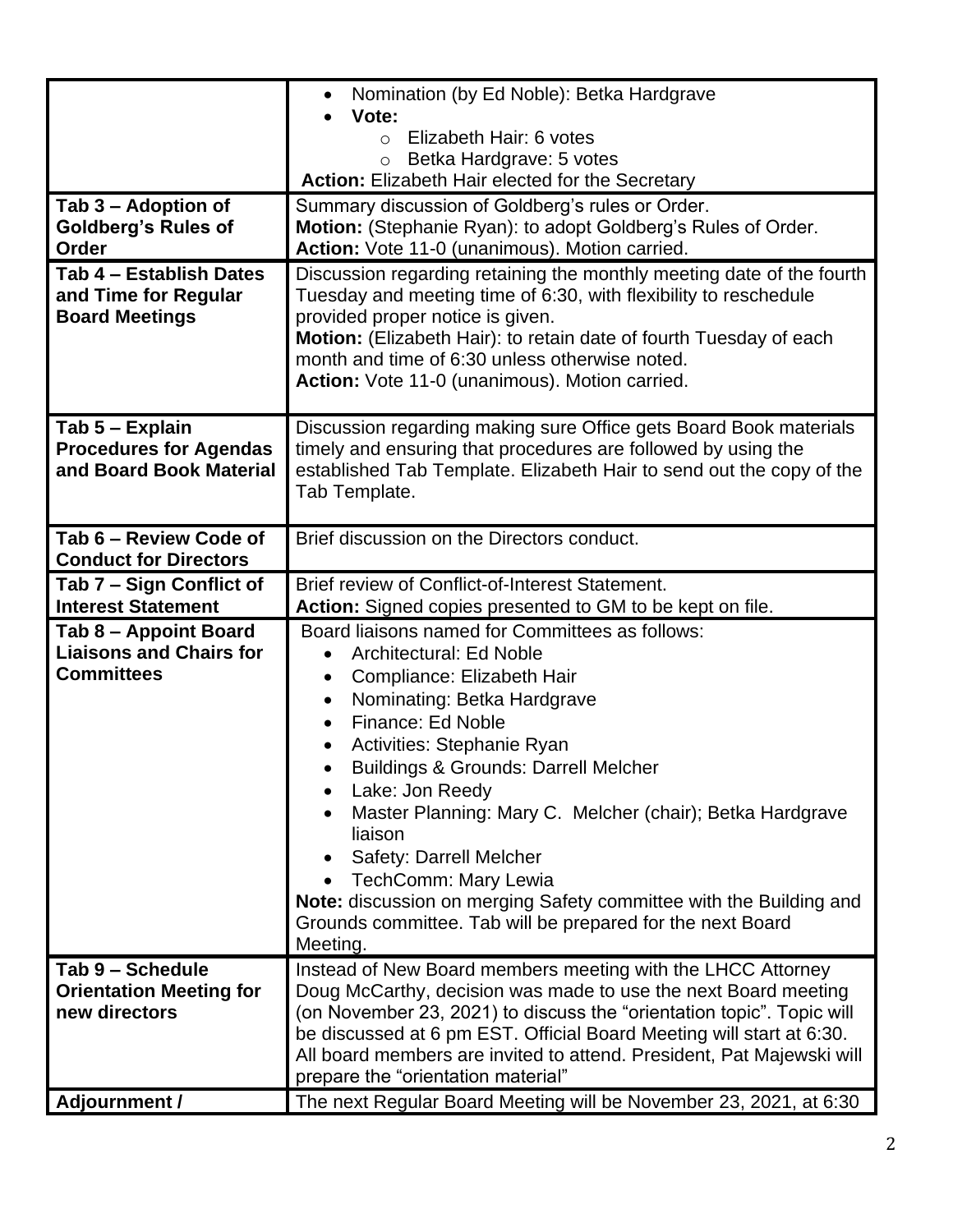| <b>Announcements</b> | p.m. in the Clubhouse Great Room.                           |
|----------------------|-------------------------------------------------------------|
|                      | Orientation meeting will start at 6 pm on November 23, 2021 |
|                      | Meeting completed around 8 pm.                              |

Respectfully Submitted, Betka Hardgrave, Board Secretary

## **Attachment:** Jon Reedy's email on "Board Officers qualification questions"

**rom:** Jon Reedy <JonReedy@lakeholidaycc.org> **Sent:** Monday, October 25, 2021, 3:19:46 PM To: Board <Board@lakeholidaycc.org> **Cc:** w8fairy@aol.com <w8fairy@aol.com>; Cathy Melcher <mcmelcher@verizon.net>; BQuirk@gmail.com <BQuirk@gmail.com>; Stephanie Ryan <sryan@ryanlawpllc.com> **Subject:** Election of Board Officers

Board Members:

As a follow-up to my October 20th questions and Pat's response below, I respectfully request that any Board Member seeking an Officer's Position for the coming year be prepared **at minimum** to answer the following questions during the October 26th Organizational Meeting (Election of Officers):

- Provide a brief summary of your qualifications/experience to hold the position you are seeking. **(All Officer Candidates)**
- •
- Describe your leadership/management style (democratic, autocratic, coaching, visionary, etc). How will it benefit our Board and Community? **(All Officer Candidates)**
- •
- Historical LHCC Board Meetings have become extremely contentious including personal attacks and resignations. The Board's efforts and respect within the community were negatively impacted by the conduct of these meetings and the subsequent Social Media posts. Do you use the same or different management or leadership style during times of conflict? In your Officer's role how will you ensure proper Board decorum and task completion during times of conflict? **(President and Vice President Candidates)**
- •
- LHCC is fortunate to have an experienced and knowledgeable General Manager and Office Team. Based on your type of management/leadership, would you agree that these individuals and not any specific Officer are responsible for the "day to day management of the Association's affairs?" Additionally, Board Resolution 2000-9 states **"that the President and/or Vice President (in the absence or the incapacity of the President) are endowed to speak on behalf of the LHCC Board of Directors and to communicate policies and authorization to carry-out said policies to the management of LHCC."** As the President and/or Vice President what issues and frequency do you forsee necessary to speak/interact with Staff on behalf of the entire LHCC Board of Directors? **(President and Vice President Candidates)**
- •
- List the major Budgetary, Capital Improvement or Replacement Reserve Projects that you believe are critical for LHCC's growth/success during first year of your term and over the next 5-year period. How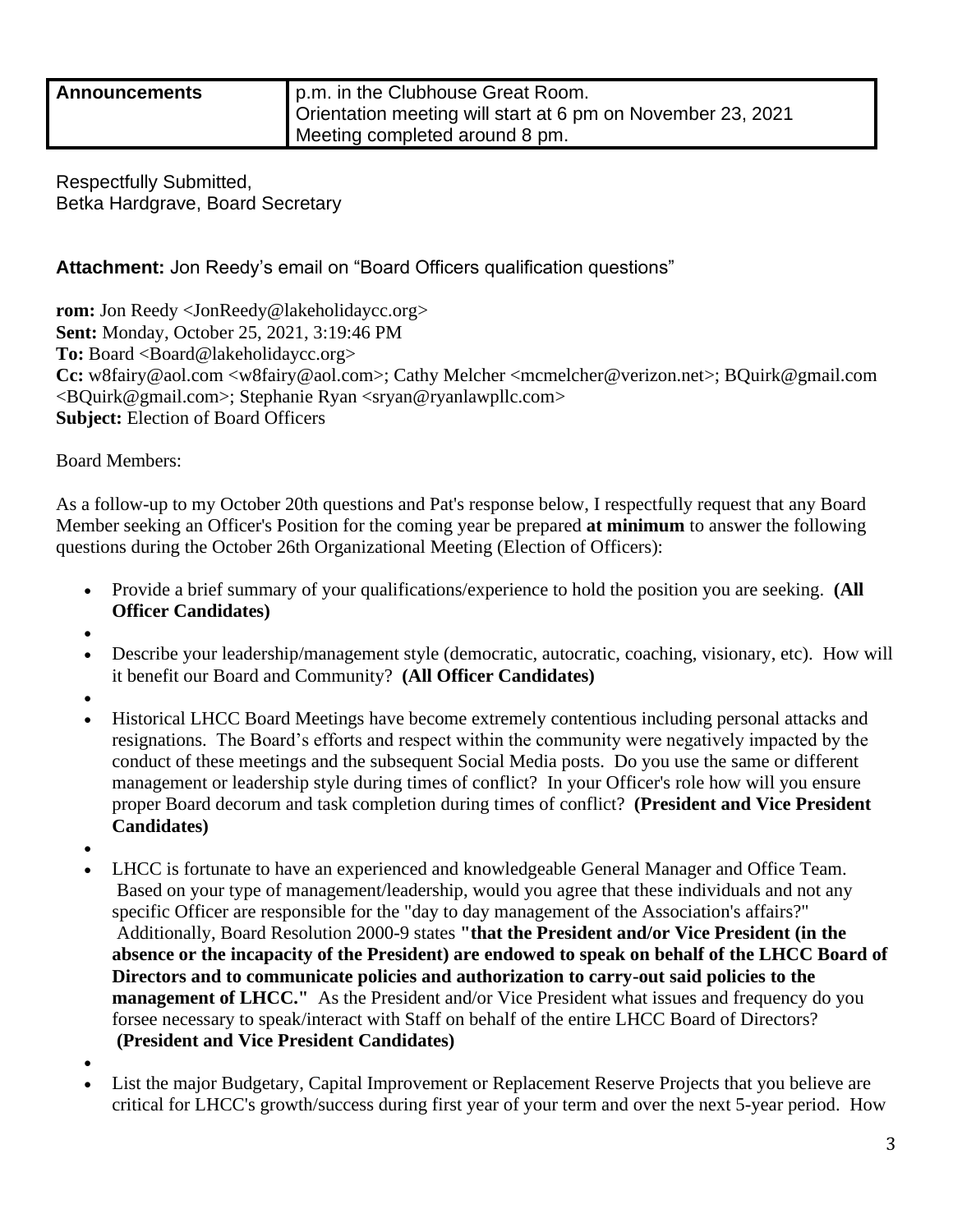will you facilitate these efforts with involvement of the LHCC Community, our various Committees and the Board? **(All Officer Candidates)**

- •
- How important is transparency (full Board involvement in any and all issues related to LHCC? Past Board's have not involved all members in some phone, e-mail, text, etc. exchanges and ultimate decision making. **(All Officer Candidates)**
- •
- LHCC's Board periodically must consult with outside Counsel on issues critical to the Association. What are your thoughts on the protocol for these interactions? **(President and Vice President Candidates)**
- LHCC previously developed a 2017 SWOT Analysis which is currently part of the 2020-2029 Master Plan. Prior to the SWOT being updated, what do you see as LHCC's major Strengths, Weaknesses, Opportunities and Threats during both the short and long term? **(All Officer Candidates)**

Thank you for your consideration of these questions and please note that some questions are for all Candidates for Officer Positions and others only for the roles of President and Vice President.

Jon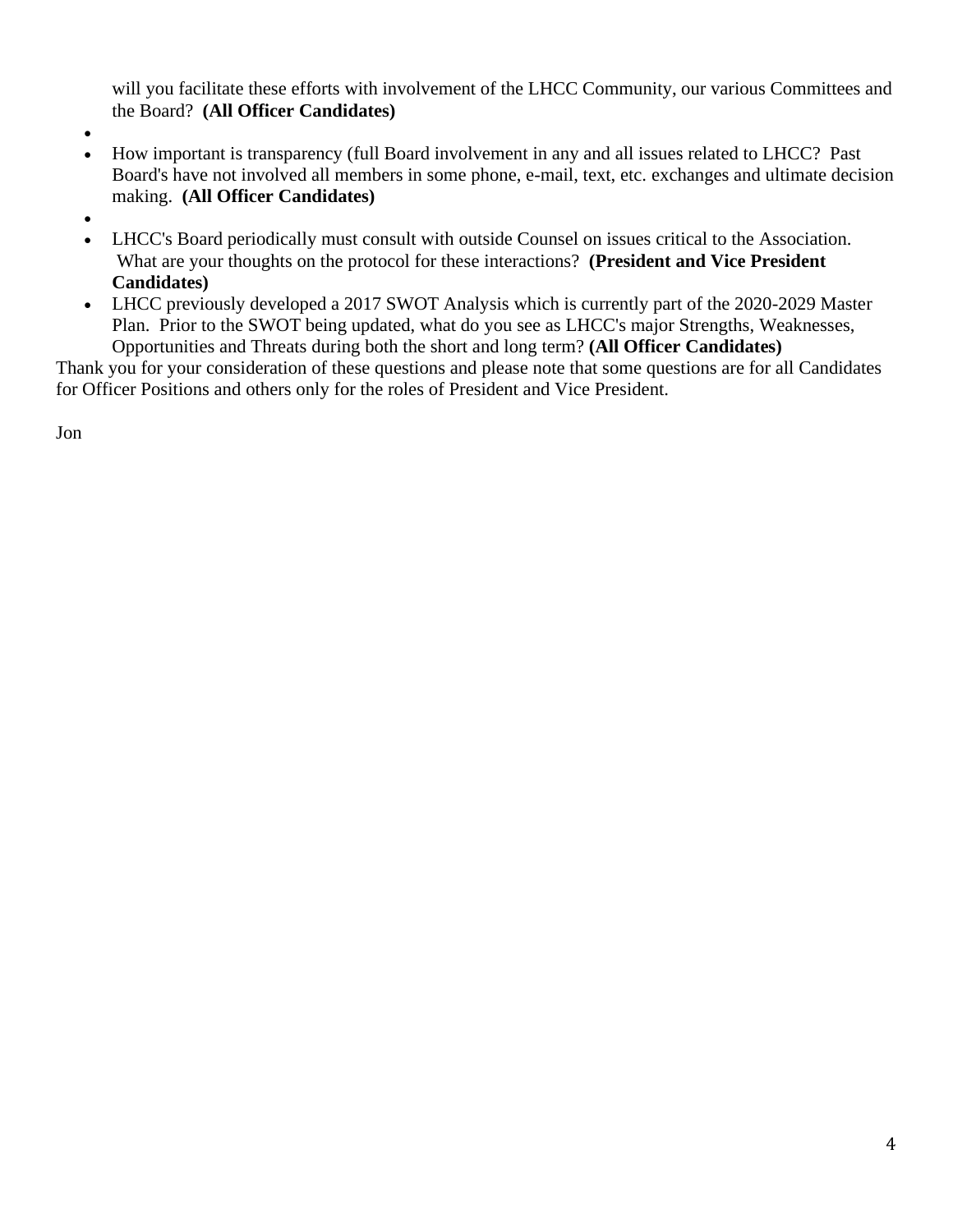## **LAKE HOLIDAY COUNTRY CLUB**

Minutes of Board of Directors Regular Meeting

**Date/Time/Place:** September 28. 2021; 6:30 pm, Club House Great Room

Directors in Attendance: James Coates, Elizabeth Hair, Pat Majewski, Darrell Melcher, Ed Noble, Jon Reedy, Richard Traczyk, Betka Hardgrave, Robert Adams

Directors on the phone / linking in: none.

Directors absent: Jarret Tomalesky

Invited Attendance: Mike Goodwin, General Manager

Call to Order: The meeting was called to order at 6:30 with a quorum present.

Note: Microsoft TEAM conferencing software was used

| <b>TOPIC:</b>                                              | <b>DISCUSSION:</b>                                                                                                                                                                                                                                                                        |
|------------------------------------------------------------|-------------------------------------------------------------------------------------------------------------------------------------------------------------------------------------------------------------------------------------------------------------------------------------------|
| <b>Agenda Approval</b>                                     | Director Traczyk motioned to approve agenda as-is.                                                                                                                                                                                                                                        |
|                                                            | Action: Vote 9-0 (unanimous). Motion carried.                                                                                                                                                                                                                                             |
| <b>Open Forum</b>                                          | Stephanie Ryan: raised concerns about the changes to Restaurant<br>Survey at the MPC meeting on September 1 while she was absent<br>from the meeting.                                                                                                                                     |
|                                                            | "Munchie Duck Café" space expansion outside of the "grill space" is<br>an issue.                                                                                                                                                                                                          |
|                                                            | David Buermeyer: sailing boat exemptions (on the use of the Cuddy<br>Cabin space) to be approved by the Board.                                                                                                                                                                            |
| Tab 1 - Approval of the                                    | Motion: Director Hardgrave motioned to approve the minutes.                                                                                                                                                                                                                               |
| <b>August 24, 2021, Board</b><br><b>Meeting minutes</b>    | Action: 9-0 (unanimous). Motion carried.                                                                                                                                                                                                                                                  |
| Tab 2 - President's<br><b>Report (Director</b><br>Traczyk) | <b>Beach II updates:</b> Pine Knoll has the required permits from the<br>County. Work is delayed due to health issues with the working crew.                                                                                                                                              |
|                                                            | <b>Miscellaneous updates:</b>                                                                                                                                                                                                                                                             |
|                                                            | Golf course wash-out upgrade is Work InProgress.<br>$\bullet$<br>Tennis courts will be restriped in the coming weeks. A Pickle<br>$\bullet$<br>Ball court will be added.<br>Dumpster site is being upgraded.<br>Marina reconfigurations to be completed in the coming weeks.<br>$\bullet$ |
|                                                            | Club house bathrooms will be closed.<br>Lake Water sampling and patrolling activities are completed<br>for the season.<br>Munchie Duck Café is opened for services.                                                                                                                       |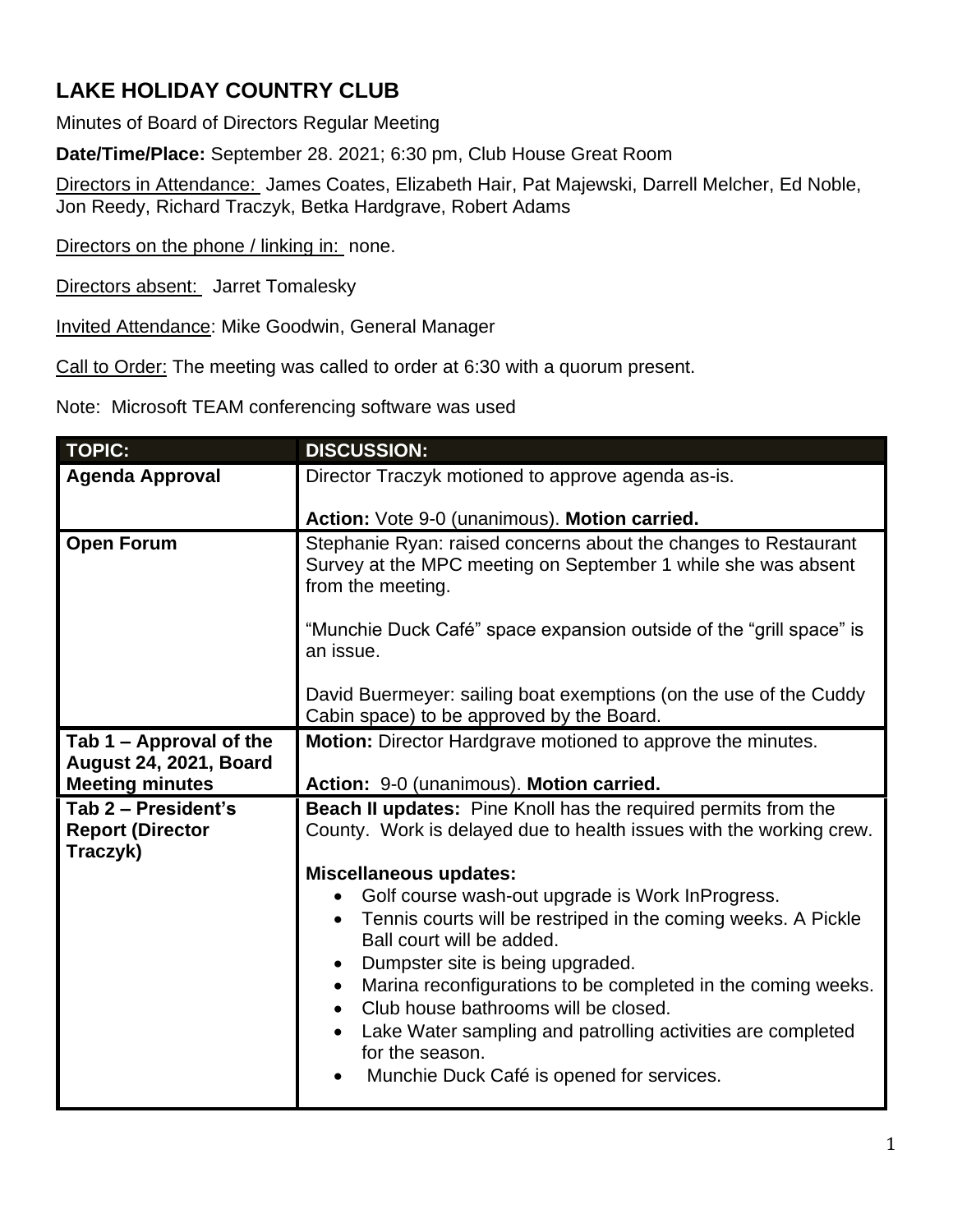|                                                                   | <b>Boating accident at the lake:</b> member of the community lost control<br>of his boat. Father sustained serious injuries. Equipment malfunction<br>was stated as the cause of the accident.<br><b>LH entrance:</b> right-side arm continues to have problems. GM to<br>identify upgrade options. Reserve funds to be used.<br><b>Dog Park "landscaping" project: \$2,700 budget to be approved by</b><br>the board. CIP will have \$3,000 by year-end 2021.<br>Motion: Director Traczyk motioned to approve the budget. |
|-------------------------------------------------------------------|----------------------------------------------------------------------------------------------------------------------------------------------------------------------------------------------------------------------------------------------------------------------------------------------------------------------------------------------------------------------------------------------------------------------------------------------------------------------------------------------------------------------------|
|                                                                   | Action: 8-1 approved; Director Melcher opposed. Motion<br>carried.<br>President Traczyk's term ends in October. Richard thanked the                                                                                                                                                                                                                                                                                                                                                                                        |
|                                                                   | Board for the support in his four years as President.                                                                                                                                                                                                                                                                                                                                                                                                                                                                      |
| Tab 3 - General<br><b>Manager's Report (Mike</b><br>Goodwin)      | <b>Beach II updates:</b> President notes above were repeated by GM. LH<br>Maintenance crew has prepared the site for the Pine Knoll's project.<br>Canoe racks were relocated; dock was relocated so it does not<br>interfere with the site development.                                                                                                                                                                                                                                                                    |
|                                                                   | Marina docks reconfiguration: started the week of October 4th;<br>Boat slip holders were asked to remove their boats; Reconfiguration<br>should complete within 5 days. Docks will be reopened for use while<br>the land works are undertaken. Management will inform the<br>community about the disruptions to ramps and the docks.                                                                                                                                                                                       |
|                                                                   | Tennis and Basketball Court refinishing: Wilson's Asphalt<br>Maintenance company is scheduled to refinish the tennis and<br>basketball courts and to overlay the Pickle Ball court on the tennis<br>court. Color selections will be completed. Some changes to current<br>colors are assumed.                                                                                                                                                                                                                              |
|                                                                   | 2021 Dam Inspection report: Viola Engineering finalized the report.<br>Report is highly favorable and found the dam and spillway in<br>excellent condition.                                                                                                                                                                                                                                                                                                                                                                |
| Tab 4 - Treasurer's                                               | LH financial health continues in the positive direction                                                                                                                                                                                                                                                                                                                                                                                                                                                                    |
| <b>Report (Director Noble)</b><br>Tab 5 - Committee               | Nothing to report.                                                                                                                                                                                                                                                                                                                                                                                                                                                                                                         |
| <b>Reports</b>                                                    |                                                                                                                                                                                                                                                                                                                                                                                                                                                                                                                            |
| Tab 6 - Speeding<br><b>Citation Process</b><br>(Director Melcher) | <b>Issue:</b> Speeding citations volume has become a problem for LH<br>Office staff and the Compliance committee<br>Recommendation: create a procedure to reduce the above issue.                                                                                                                                                                                                                                                                                                                                          |
|                                                                   | <b>Motion:</b> Board to approve Citation NOTICE process.<br>Action: 9-0 (unanimous). Motion carried.                                                                                                                                                                                                                                                                                                                                                                                                                       |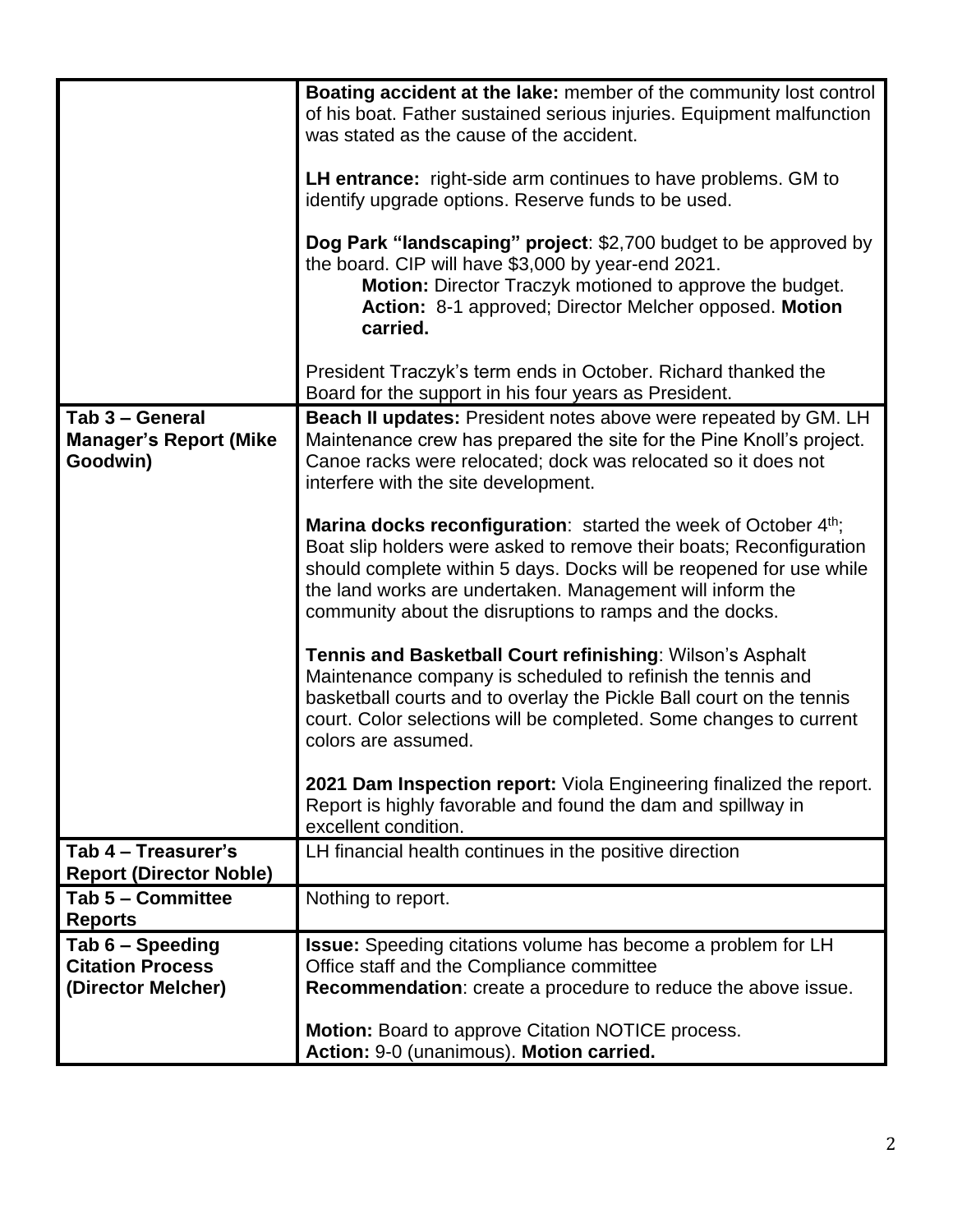| Tab 7 - Forest              | <b>Issue:</b> initiate a strategic plan to protect and renew a healthy, |
|-----------------------------|-------------------------------------------------------------------------|
| <b>Management (Director</b> | sustainable forest as part of LH land management objectives.            |
| Majewski)                   |                                                                         |
|                             | <b>Background:</b> forester from Virginia Department of Forestry and a  |
|                             | forest consultant from Appalachian Forest Consultants joined the        |
|                             | MPC members to walk the forest land in August. A preliminary            |
|                             |                                                                         |
|                             | assessment of the LH forests was provided. Some of the findings:        |
|                             | LH forest is not a high fire risk due to lack of undergrowth            |
|                             | LH forest is in poor health; invasive and non-native plans              |
|                             | prevent native plants to grow; some of the forest has a full            |
|                             | canopy of old trees but the forest floor is bare                        |
|                             |                                                                         |
|                             | Some of the recommendations:                                            |
|                             | explore federal funding                                                 |
|                             | create a Forest management plan                                         |
|                             | Initiate a Capital Improvement project for Forest Management            |
|                             |                                                                         |
|                             | <b>Motion: NONE; For information only</b>                               |
| Tab 8 - Parking Plan        | <b>Issue:</b> Additions and Changes to Existing Site Plan for Beach I/  |
| <b>Proposal (Director</b>   | Clubhouse Area. LH members raised concerns about the lack of            |
| Majewski)                   | adequate parking at the beach and the lake boat ramp.                   |
|                             |                                                                         |
|                             | <b>Background:</b> Beach I site plan completed by Greenway company      |
|                             | identified 30 new parking spaces next to the beach. To meet the         |
|                             | growing demands for parking space, MPC and GM "plotted"                 |
|                             | additional parking spaces. That plan was presented and then             |
|                             | approved by MPC members at the September meeting. Details of            |
|                             |                                                                         |
|                             | the plan are in the "hand" modified Greenway drawings. In summary       |
|                             | 30-40 more parking spaces could be added.                               |
|                             | <b>Recommendation:</b> Greenway to revise existing site plan and get it |
|                             | approved by the county. Use "undesignated funds "to pay for the site    |
|                             | plan revisions.                                                         |
|                             |                                                                         |
|                             | <b>Motion:</b> approve having Greenway revise existing site plan to     |
|                             | include additional asphalted parking spaces in clubhouse parking lot.   |
|                             | Use "undesignated funds" to pay for the revision. Greenway to           |
|                             | provide COST of the revisions.                                          |
|                             |                                                                         |
|                             | Action: 9-0 (unanimous). Motion carried.                                |
| Tab 9 - Sailboat Cuddy      | <b>Issue:</b> current PRP 3 Section C.2.c needs to be modified to allow |
| <b>Cabin Exemption</b>      | registration of sailboats with small cabins if they are otherwise       |
| <b>Request (Director</b>    | compliant with the LHCC boating rules. These sailboats would be         |
| Reedy)                      | subject to the prohibition against sleeping overnight on the exempted   |
|                             | sailboats.                                                              |
|                             | <b>Note:</b> detail text of the PRP changes is part of the TAB 9 in the |
|                             | Board book.                                                             |
|                             |                                                                         |
|                             |                                                                         |